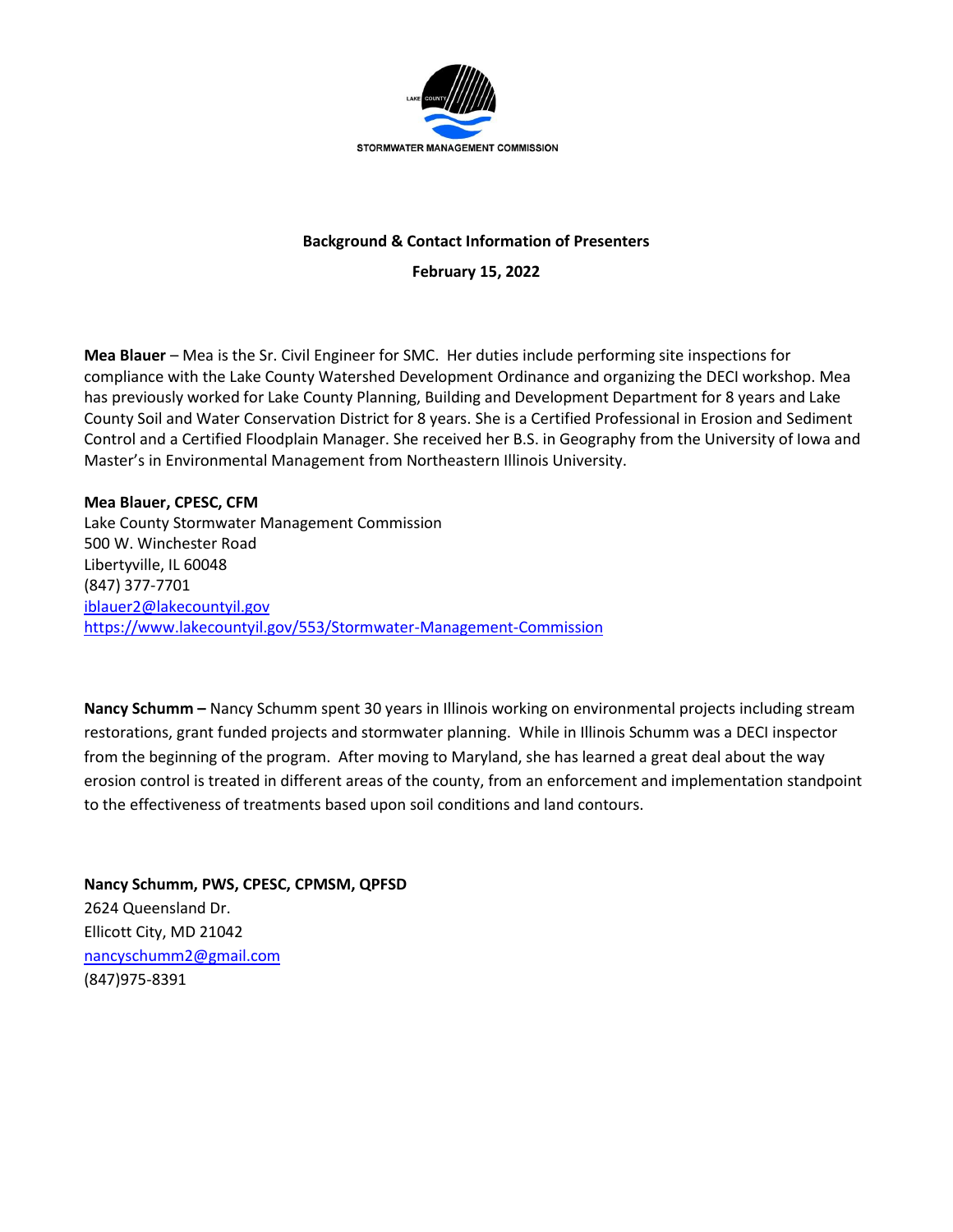

**Timothy Koch, Resident Engineer** Lake County Division of Transportation [TKoch@lakecountyil.gov](mailto:TKoch@lakecountyil.gov)

# **Richard McMorris, Design Engineer**

Lake County Division of Transportation [RMcMorris@lakecountyil.gov](mailto:RMcMorris@lakecountyil.gov) (847) 377-7457

**Kristin Dykema, Environmental Scientist** Hampton Lenzini and Renwick Inc. [kdykema@hlreng.com](mailto:kdykema@hlreng.com) 380 Shepard Drive │ Elgin, IL │ 60123 P 847.697.6700 │ C 815.735.5777 hlrengineering.com

#### **Joe Moore, Owner/Managing Partner Siltworm Inc.**

9115 Winding Trail St. John, IN 46373 [joe@siltworm.com](mailto:joe@siltworm.com) [https://www.siltworm.com](https://www.siltworm.com/)

**Mike DeNinno -** Mike has 24 years of construction experience in managing all phases of site improvements. He has consistently been successful in meeting specifications, budgets, schedules, and deadlines, while simultaneously managing multiple projects. As a construction manager with Manhard Consulting, Mike is responsible for both the field operations and project management on private development and infrastructure projects, including N.P.D.E.S. compliance monitoring and reports. Mike is also a municipal SWPPP Inspector/Enforcement for the communities of Lake Zurich, Lakemoor, Round Lake Beach and Volo.

**Mike DeNinno, Construction Manager Manhard Consulting**  One Overlook Point, Suite 290 Lincolnshire, IL 60069 Direct: (847) 325-7120 Cell: (847) 774-9405 [mdeninno@manhard.com](mailto:mdeninno@manhard.com) [www.manhard.com](http://www.manhard.com/)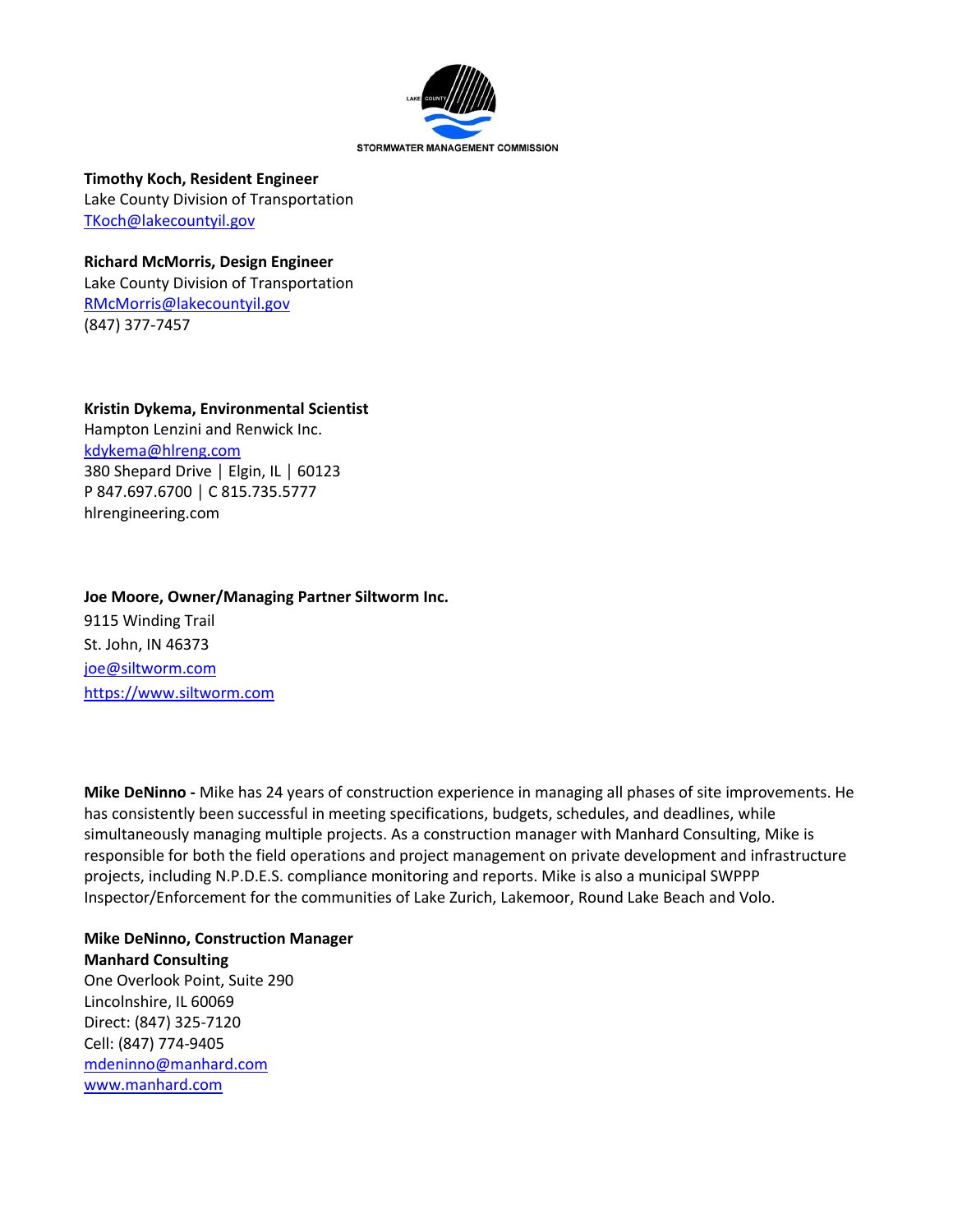

**Pat Wendricks** – Pat is the Director of Construction Management for Manhard Consulting and has over 37 years of experience in Construction Management. Pat's responsibilities include supervision of mass grading, sanitary and storm sewer installation, water main and roadway installation. Pavement evaluation and rehabilitation and restoration projects including M.F.T. projects. Pat specializes in both construction management (directing, overseeing, and scheduling contractors) and providing construction observation and resident engineer services (owner's field representative). He is responsible for inspection of sanitary sewer, storm sewer, water main and roadway construction pavement installation and rehabilitation including N.P.D.E.S. and DECI compliance inspection, monitoring and reporting. He is also responsible for contractor pay estimates and performance documentation. Pat has also completed NASSCO training for inspection of Cured-in-place pipe (CIPP) lining. He is highly respected by both public and private sector clients to manage challenging and time sensitive projects.

#### **Pat Wendricks, Director of Construction Management**

**Manhard Consulting**  One Overlook Point, Suite 290 Lincolnshire, IL 60069 Direct: (847) 325-7201 Cell: (847) 343-1201 [pwendricks@manhard.com](mailto:pwendricks@manhard.com) [www.manhard.com](http://www.manhard.com/)

**Michael R. Lubicky Civiltech Engineering, Inc.** Two Pierce Place, Suite 1400 | Itasca, IL 60143 Cell: 630.878.2121 | Fax: 630.773.3975 [mlubicky@civiltechinc.com](mailto:mlubicky@civiltechinc.com) [www.civiltechinc.com](http://www.civiltechinc.com/)

**David M. Bugaj Resident Engineer V Civiltech Engineering, Inc.** Two Pierce Place, Suite 1400 | Itasca, IL 60143 Cell: 630.878.7635 | Fax: 630.773.3975 [dbugaj@civiltechinc.com](mailto:dbugaj@civiltechinc.com) [www.civiltechinc.com](http://www.civiltechinc.com/)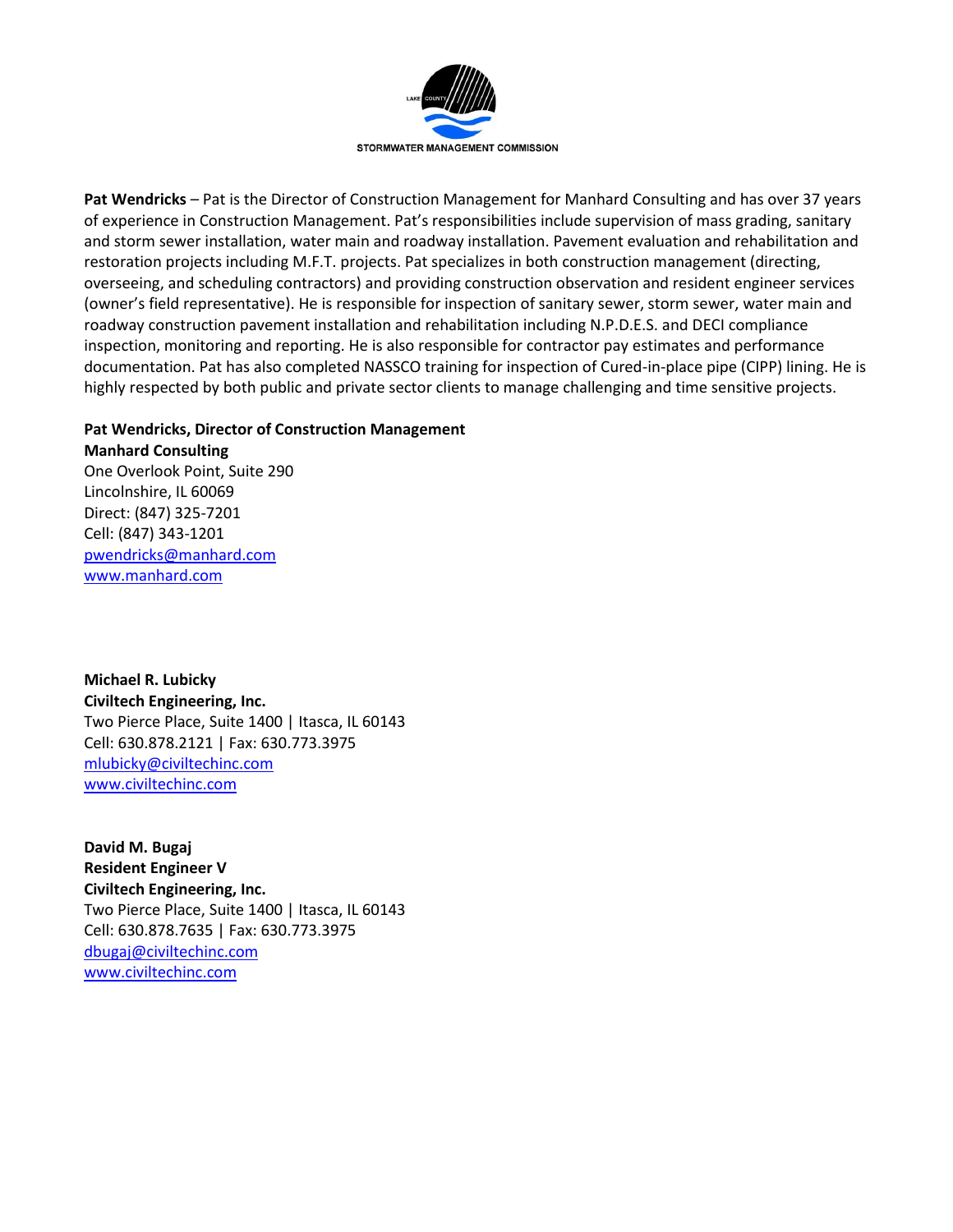

**Dianna Johnson, Senior Project Manager V3 Companies** P 630.729.6147 C 630.330.4244 djohnson@v3co.com

**Juli Crane --** Juli works for the Lake County Stormwater Management Commission as a Principal Wetland Specialist. In addition to completing wetland submittal reviews, she performs project administration for the County's Wetland Restoration Fund and various SMC grants. Her background is in vegetation, with a bachelor's degree in Wildlife and Range Resources and a Master's in Fisheries and Wildlife. Juli has over 30 years of combined consulting and regulatory experience and an alphabet soup of professional credentials that get trotted out as needed.

**Juli Crane, PWS, CWS Principal Wetland Specialist** Lake County Stormwater Management Commission [jcrane@lakecountyil.gov](mailto:jcrane@lakecountyil.gov) 847-377-7708 <https://www.lakecountyil.gov/553/Stormwater-Management-Commission>

**Jace Deets Lake County Grading Company, LLC** 32901 N. Highway 21, PO Box L Libertyville, IL 60048 P: 847-362-2590 x113 C:847-774-8308 F: 847-362-9460 e: [j\\_deets@lcgc.com](mailto:j_deets@lcgc.com)